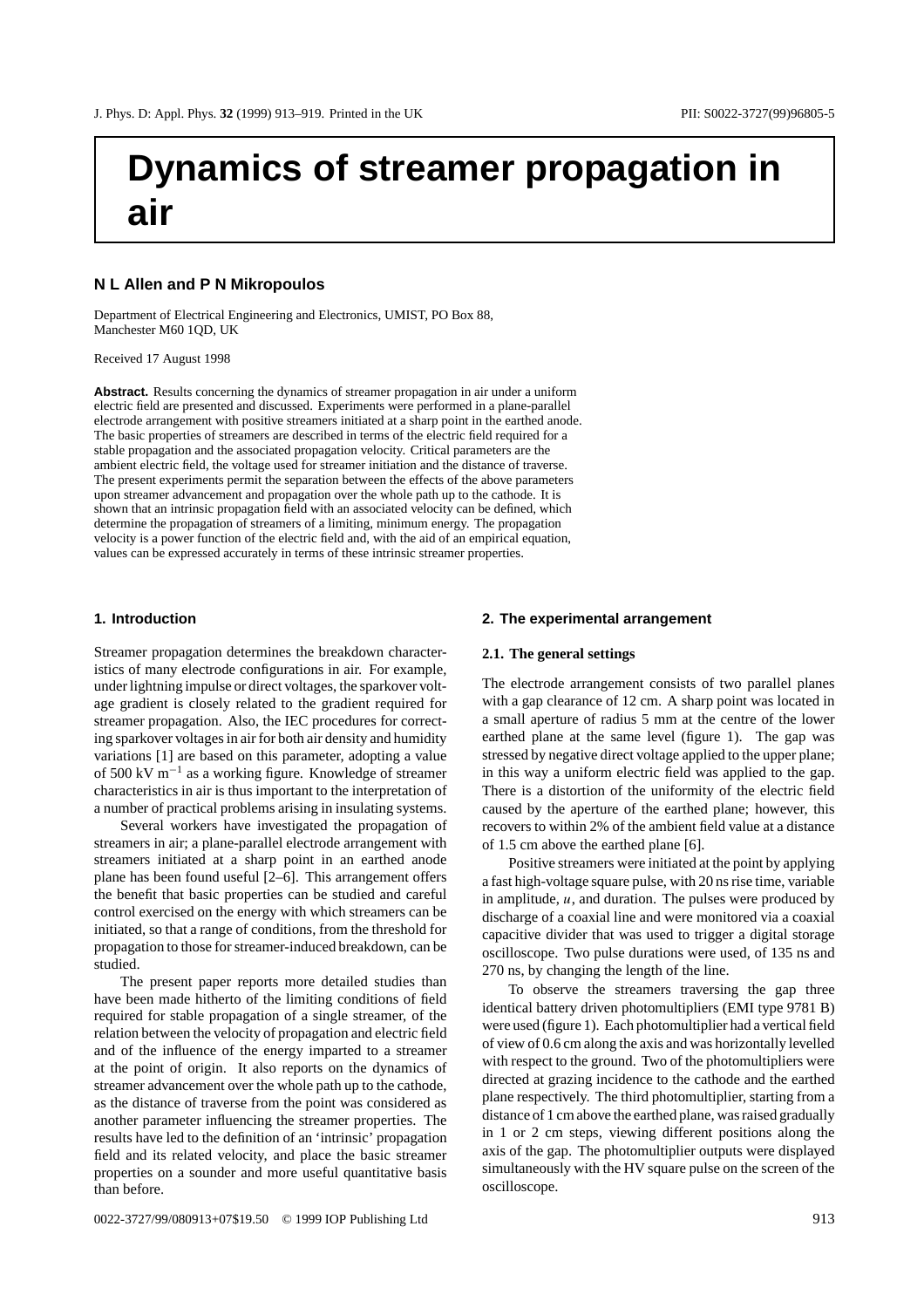#### N L Allen and P N Mikropoulos



**Figure 1.** Schematic diagram of the electrode arrangement.



**Figure 2.** Typical photomultiplier outputs, 450 kV m<sup>-1</sup>, 270 ns/4 kV pulse voltage, 5 V div<sup>-1</sup>, 200 ns div<sup>-1</sup>: trace 1, PM directed at the anode plane; trace 2, PM directed at 4 cm above the anode plane; trace 3, PM directed at the cathode plane.

# **2.2. Measurement procedures**

The first step was to measure the electric fields required for streamer propagation, in the region of and just above the threshold. It was found that the probability of propagation increased with increasing electric field according to an approximately normal distribution. Thus, class 1 (multiple-level) tests analogous to those used for sparkover measurements [1] were performed for propagation to seven different streamer traverse distances, namely 2, 4, 6, 8, 10, 11 and 12 cm from the point. At each field level 20 voltage pulses were applied at the point, at time intervals of around 10 s; successive field levels differed by ∼1% from the previous one.

The inception times of the streamers at the point were obtained from the time delay between the start of the pulse voltage waveforms and the first appearance of light detected at the point. Streamer transit times were measured using the start of the rise of each light signal (figure 2); thus the corresponding propagation velocities could be calculated. Transit times were also measured at electric field levels in the range of 450 to 800 kV m<sup>-1</sup>, each level differing by 50 kV m−<sup>1</sup> from each other, and for 11 different traverse distances along the axis (in steps of 1 cm). This yielded information about the streamer advancement over the whole path up to the cathode.

All the field measurements were adjusted to standard air density according to IEC correction procedures [1] and results are expressed as a function of the ratio of applied electric field *E* and relative air density *δ*. The absolute humidity *h* varied between 8 and  $11 \text{ g m}^{-3}$ .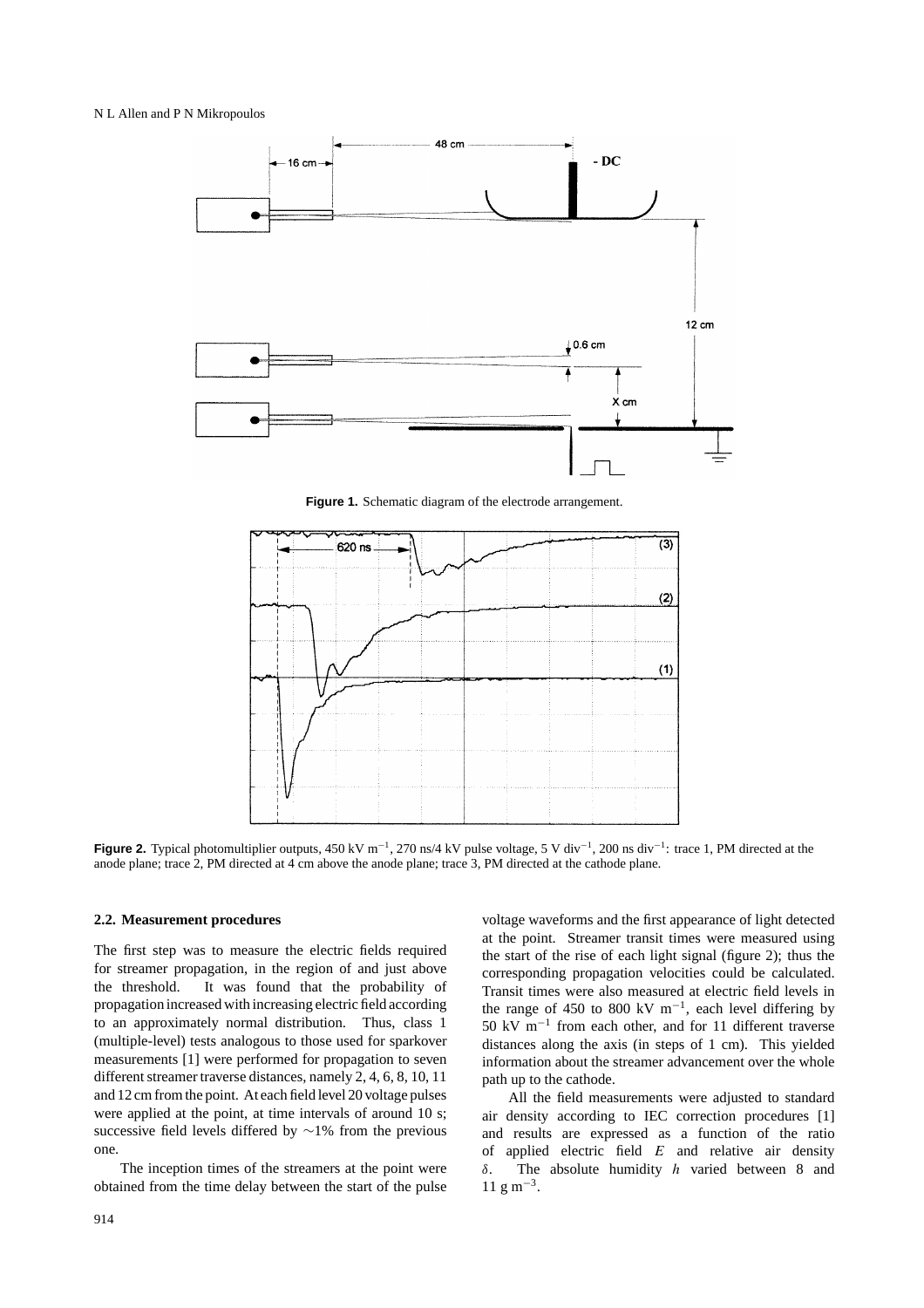Dynamics of streamer propagation in air



**Figure 3.** Propagation probability distributions,  $u = 4 \text{ kV}$ ,  $h = 9.2 \text{ g m}^{-3}$ : (*a*) 135 ns pulse duration, (*b*) 270 ns pulse duration. Symbols show traverse distances from the point of origin:  $-\sqrt{2}$ ,  $2 \text{ cm}$ ;  $-\sqrt{2}$ ,  $4 \text{ cm}$ ;  $-\sqrt{2}$ ,  $6 \text{ cm}$ ;  $-\sqrt{2}$ ,  $8 \text{ cm}$ ;  $-\sqrt{2}$ ,  $10 \text{ cm}$ ;  $-\sqrt{2}$ ,  $12 \text{ cm}$ .



**Figure 4.** Threshold and stability fields as a function of the traverse distance with the pulse duration as parameter,  $u = 4$  kV,  $h = 9.2$  g m<sup>-3</sup>: -- <del>□</del> - -, 270 ns,  $E_{th}$ ; —■–, 270 ns,  $E_{st}$ ; - - -○ - -, 135 ns,  $E_{th}$ ; —●–, 135 ns,  $E_{st}$ .

# **3. Experimental results**

## **3.1. Streamer propagation fields**

The propagation probability distributions, when plotted on normal probability paper, were found to follow a Gaussian distribution. From each distribution the mean propagation field and the corresponding standard deviation *σ* were computed. In a similar way to reference [6] the required electric fields for propagation, corresponding to 0.025 and 0.975 propagation probability were calculated, termed 'threshold' field  $E_{th}$  and the 'stability' field  $E_{st}$  respectively.

Figure 3 displays typical distributions of the probability of propagation to various distances from the point; these are on a linear scale. The field required for streamers to propagate to a given point increases as they advance within the gap, especially at the beginning of their travel; the effect is stronger for the longer pulse duration, but is less pronounced

near the cathode. These results are more clearly demonstrated in figure 4 where the threshold and stability fields are plotted as a function of the distance of traverse. The propagation fields are smaller for longer pulse duration, especially for short travelling distances (figures 3 and 4), and, as figure 5 indicates, for higher pulse amplitude. For a given value of electric field the propagation probability increases with pulse duration and/or pulse amplitude and for shorter streamer traverse.

It is noteworthy that the slopes of the curves in figure 3 increase with the length of streamer traverse and with pulse duration.

# **3.2. Streamer propagation velocities**

The time to distance curves and the corresponding streamer velocities at the stability fields, appropriate to the observation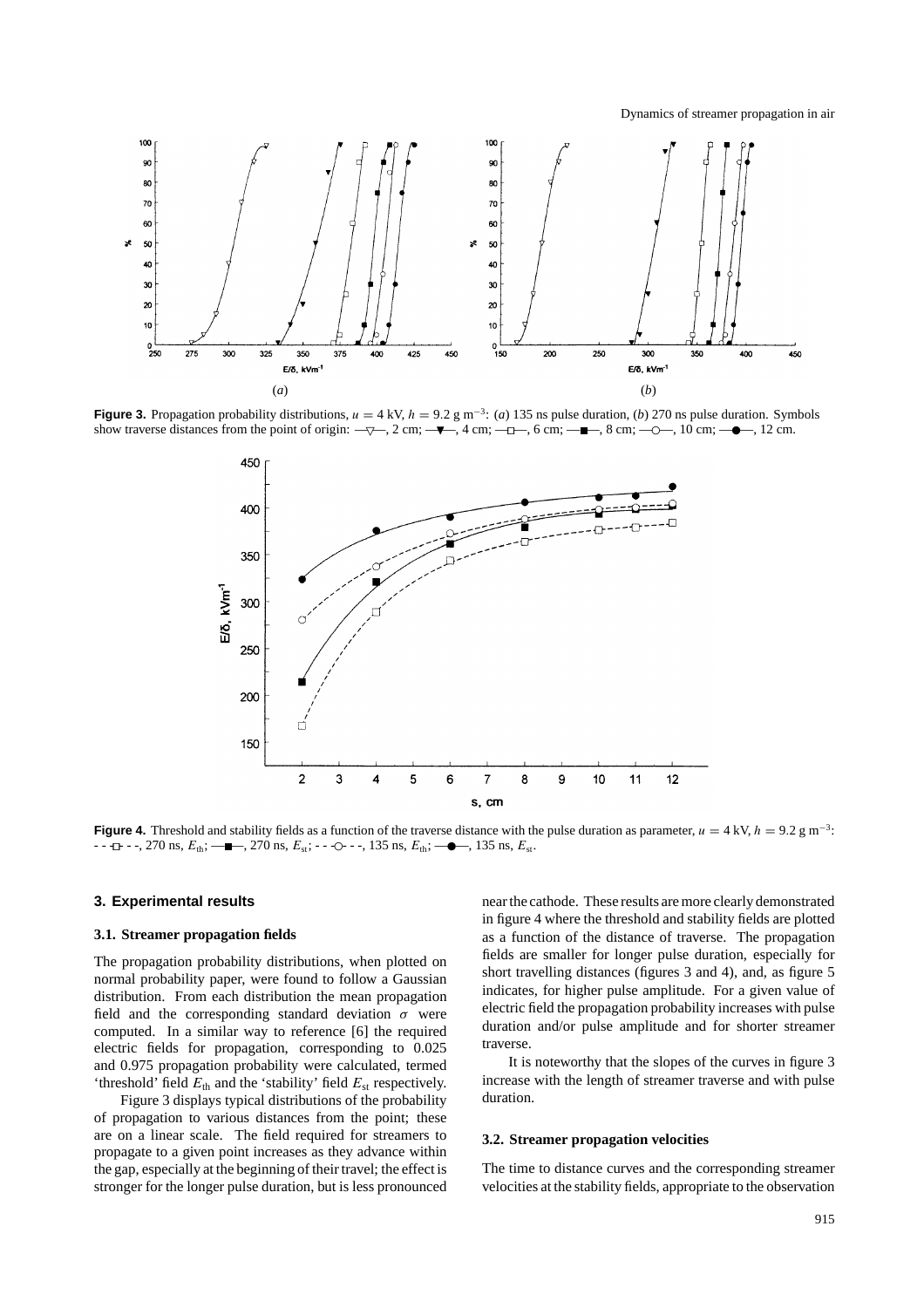

**Figure 5.** Threshold and stability fields and velocity as a function of the pulse amplitude, 135 ns pulse duration, average *h* = 9.8 g m<sup>-3</sup>:<br>- - - O - - - E<sub>n</sub>: → - - — - E<sub>n</sub>: → - E<sub>n</sub>: → V<sub>n</sub>. - -O- - -, *E*<sub>th</sub>; —●—, *E*<sub>st</sub>; —♥



Figure 6. Time to distance curves and corresponding velocities as a function of the traverse distance, stability conditions as in figures 3 and 4, with the pulse duration as parameter; the vertical bars represent  $2\sigma$ : — $\Box$ —, 270 ns,  $t_p$ ; — $\Box$ —, 270 ns,  $v_{st}$ ; - -  $\Diamond$  - -, 135 ns,  $t_p$ ; - - $\Diamond$  - -, 135 ns,  $v_{\text{st}}$ .

points derived from the experiments as summarized in figures 3 and 4, are displayed in figure 6. Each point is the average value of 20 measurements and the vertical bars represent 2*σ*. The straight line (parallel to the *x*-axis) depicts the time for which streamers are travelling whilst the pulse voltage is still applied at the point. This time is significantly larger for a pulse with 270 ns than 135 ns duration.

At the stability fields  $E_{st}$  the propagation velocity is almost constant, invariant with the distance of traverse and the pulse duration (figure 6) and varies only slowly with the pulse amplitude (figure 5) despite the fact that these parameters exert a strong influence on the electric field required for streamer propagation (figures 3, 4 and 5).

Time to distance curves under electric field values greater than the stability field, termed 'overfield' are shown in figure 7, with derived velocities, shown in figure 8.

For relatively low 'overfields' the velocity decreases with increasing traverse distance, whereas for higher fields it remains approximately constant. This is shown also in figure  $9(a)$ , where the velocities of figure 8 are replotted as a function of electric field for various traverse distances. The horizontal line in figure 7 represents the time elapsed between the inception of the steamers and the end of the pulse. Hence, the distance traversed while the voltage still exists at the point can be derived for each applied electric field level; under high overfield, streamers may reach the cathode while the pulse voltage is still applied (figure 7, curve E).

The effect of the electric field and pulse amplitude on the propagation velocity is also demonstrated in figure 9(*b*). The velocity increases with both parameters and the rate of increase with electric field is faster for longer streamer traverse (figures 7 and  $9(a)$ ). In addition, a tendency for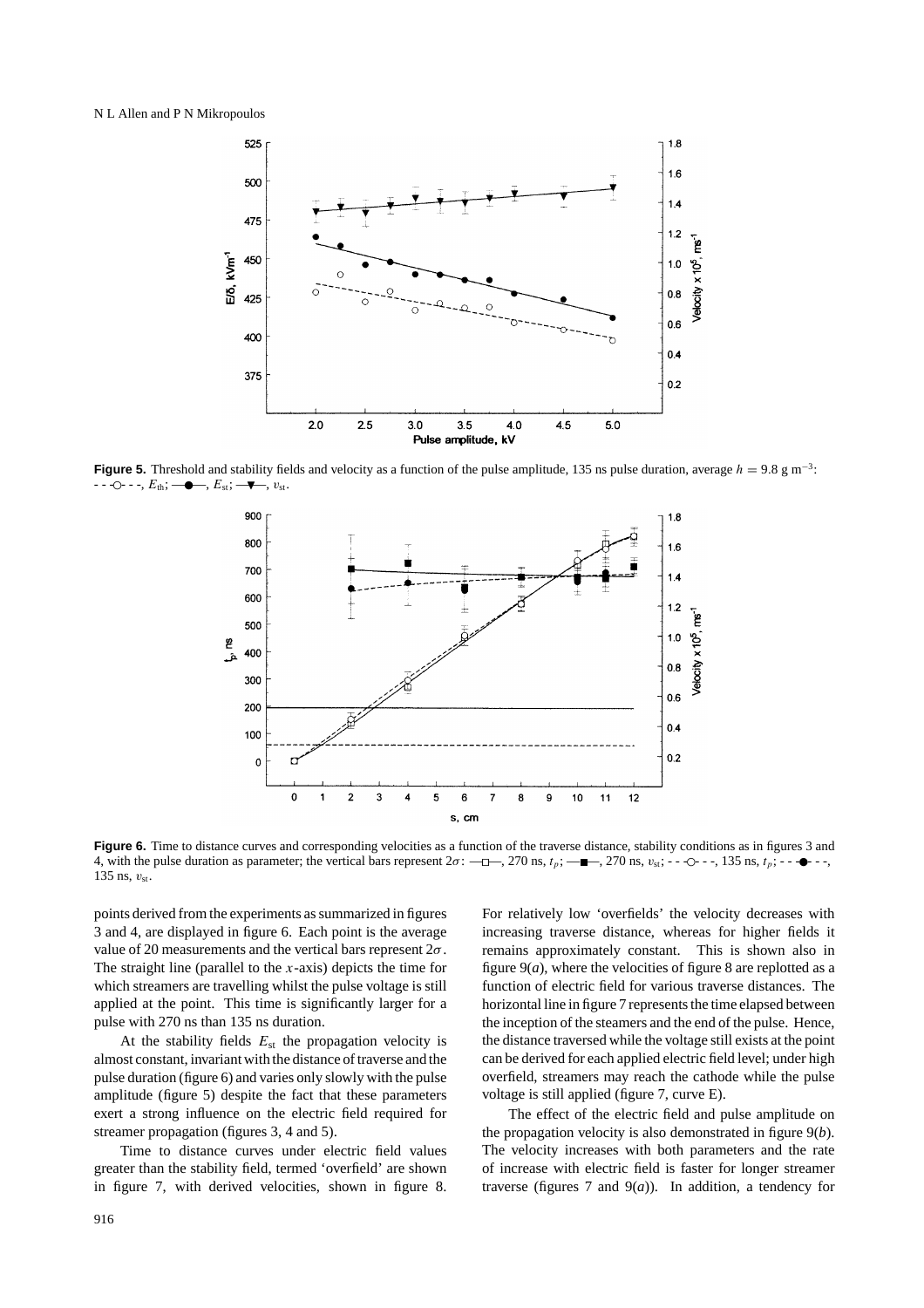Dynamics of streamer propagation in air



**Figure 7.** Time to distance curves with the electric field as parameter, 270 ns/4 kV pulse voltage,  $h = 11.3$  g m<sup>-3</sup>; the vertical bars represent 2*σ*.



**Figure 8.** Propagation velocity as a function of the traverse distance with electric field as parameter, 270 ns/4 kV pulse voltage,  $h = 11.3$  g m<sup>-3</sup>; the vertical bars represent  $2\sigma$ .

higher velocity with increasing pulse duration has been observed; this effect was stronger when streamers were traversing the first few centimetres of the gap.

# **4. Discussion**

Figures 3 and 4 show that for a particular pulse voltage of 4 kV, the field required for stable propagation increases with the streamer traverse distance, for both 135 ns and 270 ns voltage pulses at the point, but tending to asymptotes at a traverse of 12 cm. Figure 5, for the 135 ns voltage pulse, shows that the asymptotic fields decrease with increasing pulse voltage. The line drawn through the points of  $E_{\text{st}}$  of figure 5, has the equation

$$
E_{\rm st}(p, t) = (491 - 16u)\delta \text{ (kV m}^{-1})
$$
 (1)

where *u* is the voltage pulse amplitude in kV. The limit value of  $E_{\text{st}} = 491 \text{ kV m}^{-1}$ , when notionally  $u = 0$ , is taken

to represent a field which a streamer, originating with the minimum possible energy, requires in order to propagate stably, under standard pressure and temperature defined by IEC [6] and at the conditions of average humidity (9.8 g m<sup>-3</sup>) at which the experiments were carried out.

If it is assumed that a given velocity is characteristic of a given resultant electric field in the streamer tip region, then propagation to the shorter distances requires smaller applied fields, since a significant field in that region is due to the voltage pulse. It is shown by the horizontal lines in figure 6 that the voltage pulse exists, during traverse, for periods covering the propagation times to short distances, especially for the longer pulse duration. The same effect is shown by the results of figure 3 which indicate that for a given applied electric field a streamer may 'die' after having crossed part of the gap, even up to  $8-10$  cm (figure  $3(b)$ ), denoting that while the aiding field due to the pulse has ceased, the remaining resultant electric field in the streamer tip is not sufficient to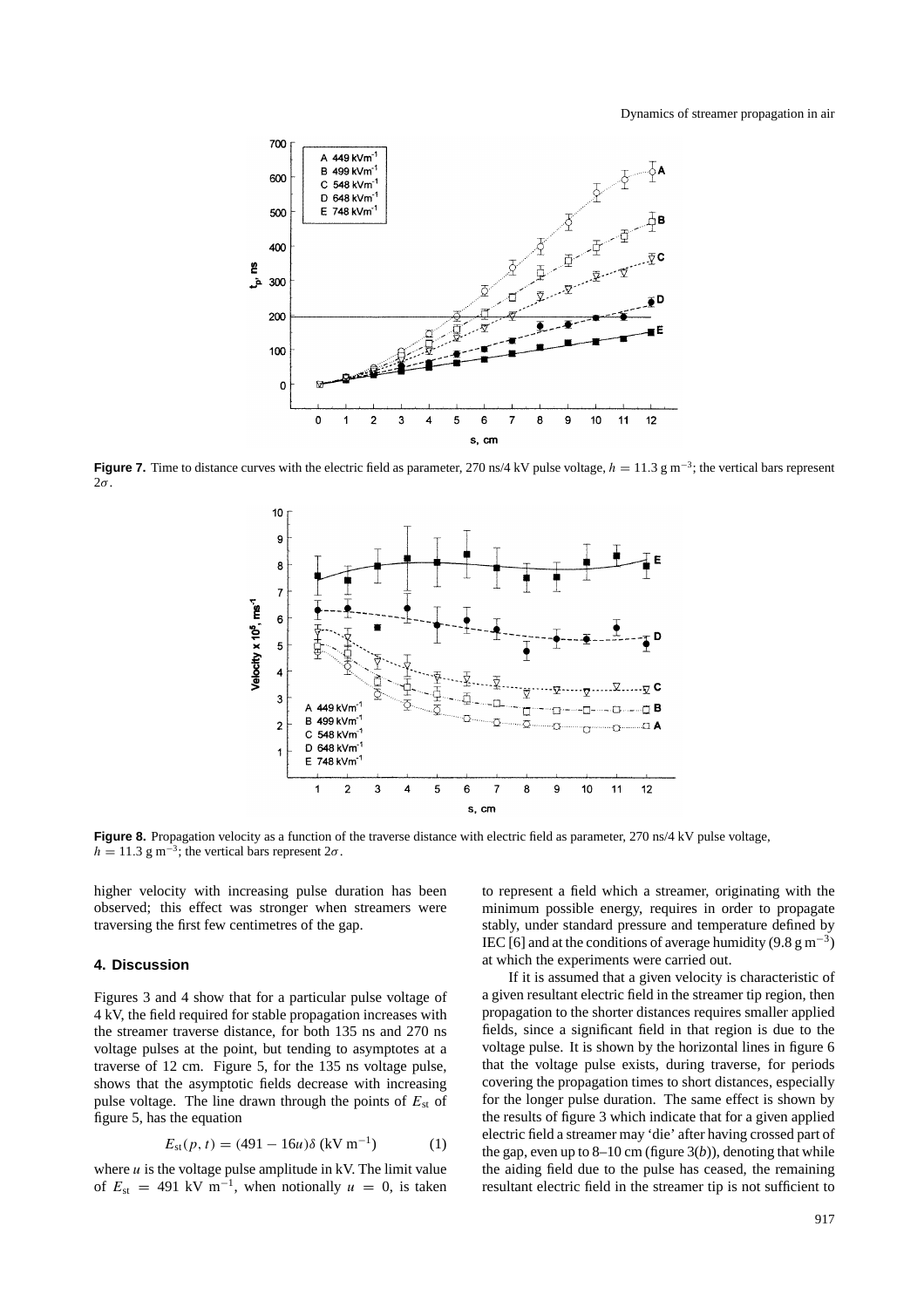

**Figure 9.** Propagation velocity as a function of the electric field with the traverse distance (*a*) (270 ns/4 kV pulse voltage) and the pulse amplitude (*b*) (135 ns pulse duration, 12 cm traverse distance:  $- -$  - $\circ$  $-$  - $, u = 3$  kV;  $-\bullet$ ,  $u = 5$  kV) as parameter; the vertical bars represent 2*σ*.

sustain the propagation for the full traverse of the uniform field gap.

This point may be expressed in another way. The Gallimberti model [7] of streamer advance is based on the energy balance equation

$$
W_l = W_g + \Delta W_{\text{pot}} \tag{2}
$$

where  $W_l$  is the energy loss due to ionization in each formative avalanche,  $W_g$  is the energy gained from the electric field by the advance of the charge head and  $\Delta W_{pot}$  is the change in potential energy resulting from the creation of each new streamer head. In the present case, a third term  $W_p$  on the right-hand side of equation (2) must be added where necessary to account for the added energy from the field due to the voltage pulse at the point

$$
W_l = W_g + \Delta W_{pot} + W_p. \tag{3}
$$

At stability fields  $E_{\text{st}}$  the influence of  $W_p$  decreases with decreasing pulse duration and amplitude and as the streamer progresses across the gap. Thus, a larger contribution to  $W<sub>g</sub>$  from the applied field is required to balance equation (3). This argument implies that the difference between the energy used for ionization and the change in potential energy remains approximately constant at all times during transit, for the experimental conditions described. It is supported by the evidence of the approximately constant velocity, shown by experiment (figure 6), as a function of distance of traverse, in spite of the increase of the applied field required for stable propagation to increasing distances and with decreasing pulse duration.

It will be noted from figure 5 that streamer velocities, measured over 12 cm at the stability fields appropriate to increasing values of pulse amplitude, change only slowly with the latter, suggesting that the difference between  $W_l$ and  $\Delta W_{\text{pot}}$  also changes slowly.

The above analysis suggests that the stable propagation of a streamer is characterized by a stability field called the 'intrinsic' propagation field *E*in with which a characteristic velocity  $v_{\text{in}}$  can be associated. The variation of the applied

electric field required for this stable propagation results from the variation of the pulse voltage used at the point.

To determine these characteristic streamer properties, the data of figure 5 were used. Accordingly, the straight lines best fitting the experimental values, as displayed in figure 5, are given by equation (1) for  $E_{st}$  and by the following equation for  $v_{\rm st}$ 

$$
v_{\rm st}(p, t, h) = \left(1.25 + \frac{5u}{100}\right) \times 10^5 \, (\text{m s}^{-1}) \tag{4}
$$

where  $u$  is related to  $E_{\text{st}}$  through equation (1).

Equations (1) and (4) refer to standard pressure and temperature but for an average value of absolute humidity of 9.8 g m−3. Assuming a linear increase of the order of 1% per g m−<sup>3</sup> of absolute humidity *h* for *E*st [3], equation (1) becomes

$$
E_{\rm st}(p, t, h) = (497 - 16u)K\delta \, (\rm kV \, m^{-1}) \tag{5}
$$

where  $K = 1 + (h - 11)/100$  for the standard IEC [6] humidity value of 11 g m<sup>-3</sup>. In equation (4) no adjustment for humidity can be made since the effect of humidity on the streamer velocity under applied fields for stable propagation is unknown.

The limit value of  $E_{\text{in}} = 497 \text{ kV m}^{-1}$  (equation (5)) is taken to represent the upper limit of possible stability fields under standard atmospheric conditions. This value may be compared with the figure of 500 kV m<sup>-1</sup>, used as a working value for atmospheric corrections by the IEC [6]. Similarly, for the same stability field, the value of  $v_{\rm in} = 1.25 \times 10^5$  m s<sup>-1</sup> (equation (4)) is taken to represent a notional maximum propagation velocity.

The study of streamer velocity in fields above the stability field gives further insight into the propagation process. The experimental points of velocity against electric field, shown in figure 10, fit readily with the general empirical relation

$$
v_{\rm str} = v_{\rm st} \left(\frac{E}{E_{\rm st}}\right)^3 \, \, (\text{m s}^{-1}) \tag{6}
$$

where  $v_{\text{str}}$  is the streamer velocity at any reduced field  $E/\delta$ .